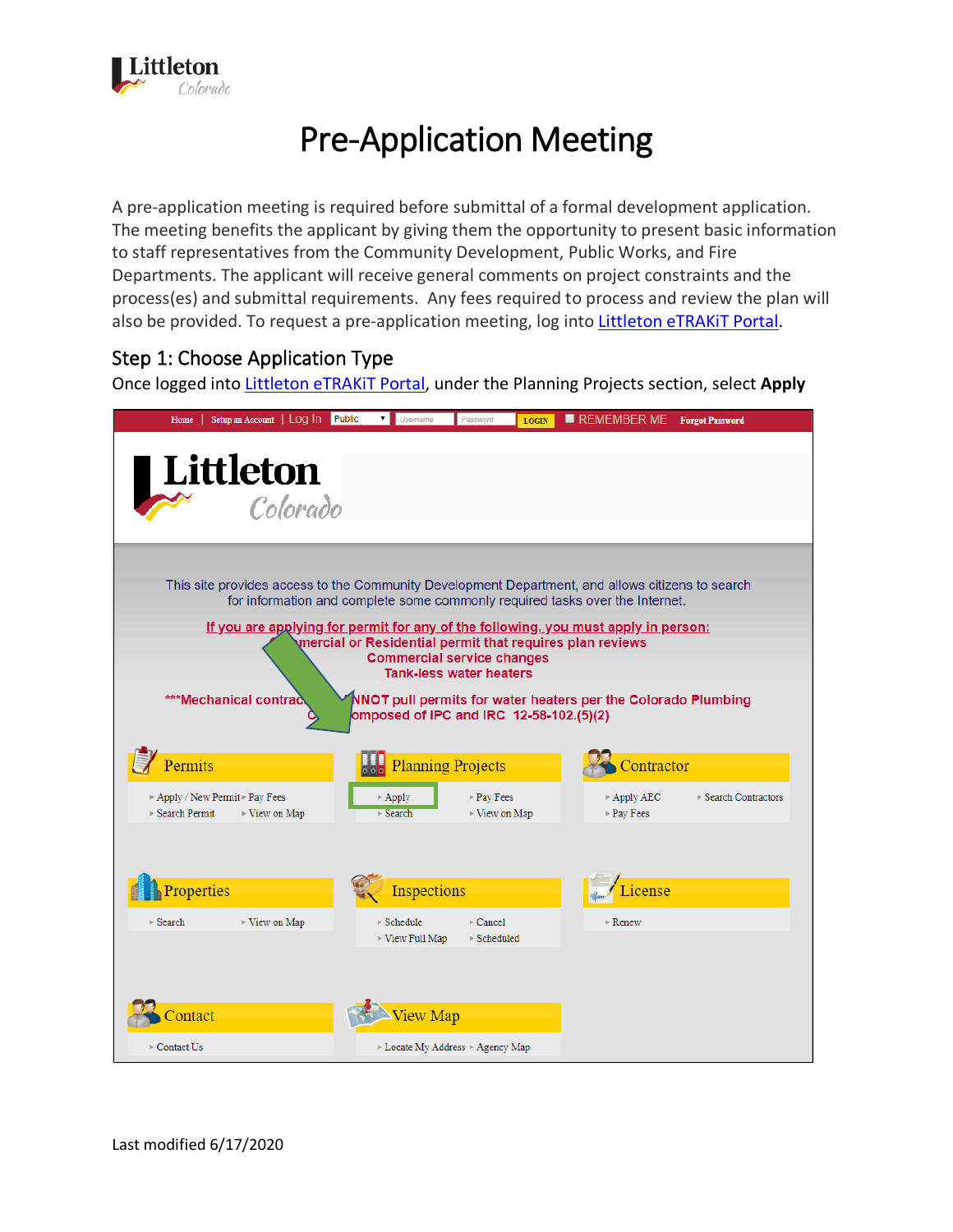

# Step 2: Read and Accept City Disclaimer

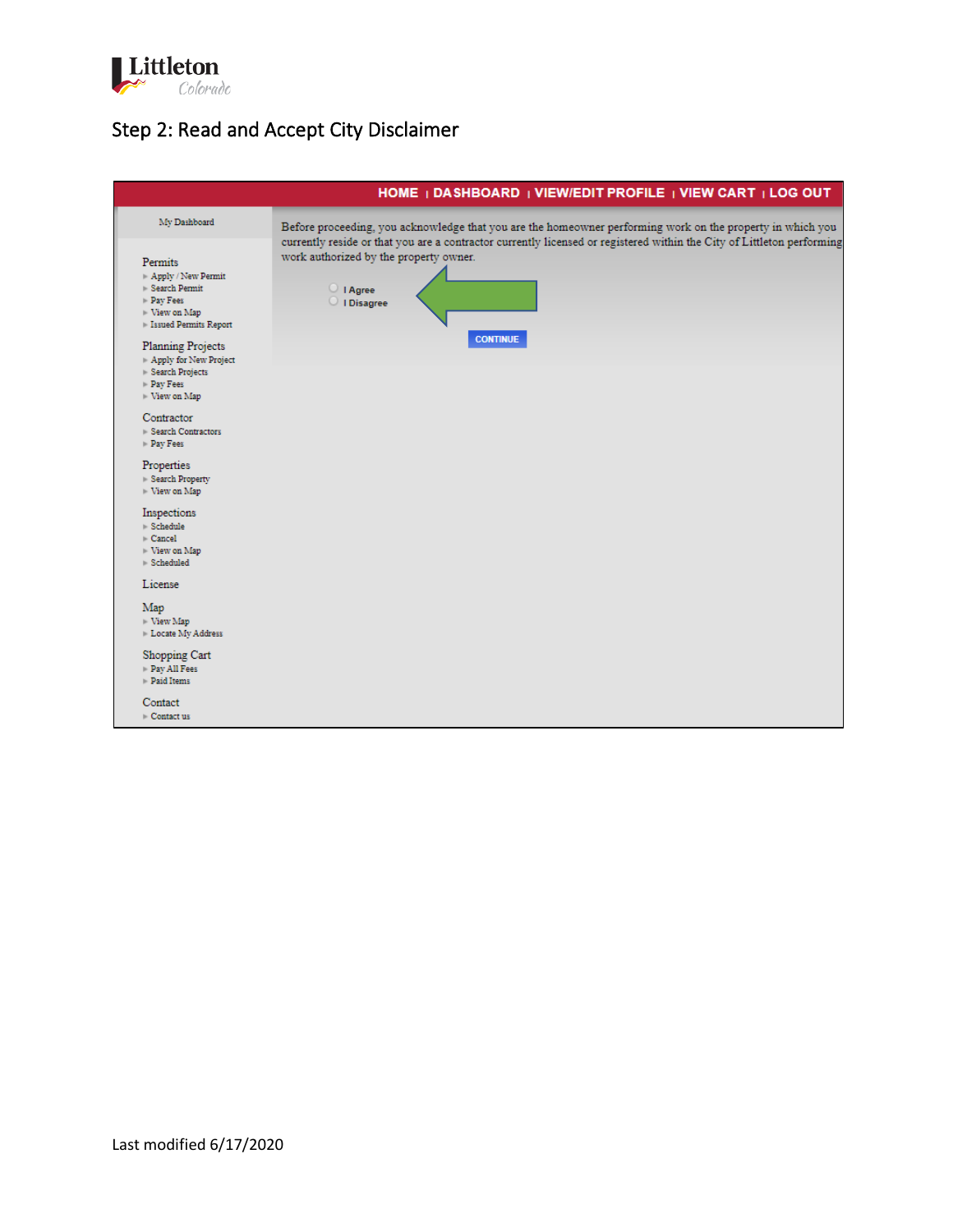

## Step 3: Select Project Type

Select the project type **PREAPPLICATION MEETING**.

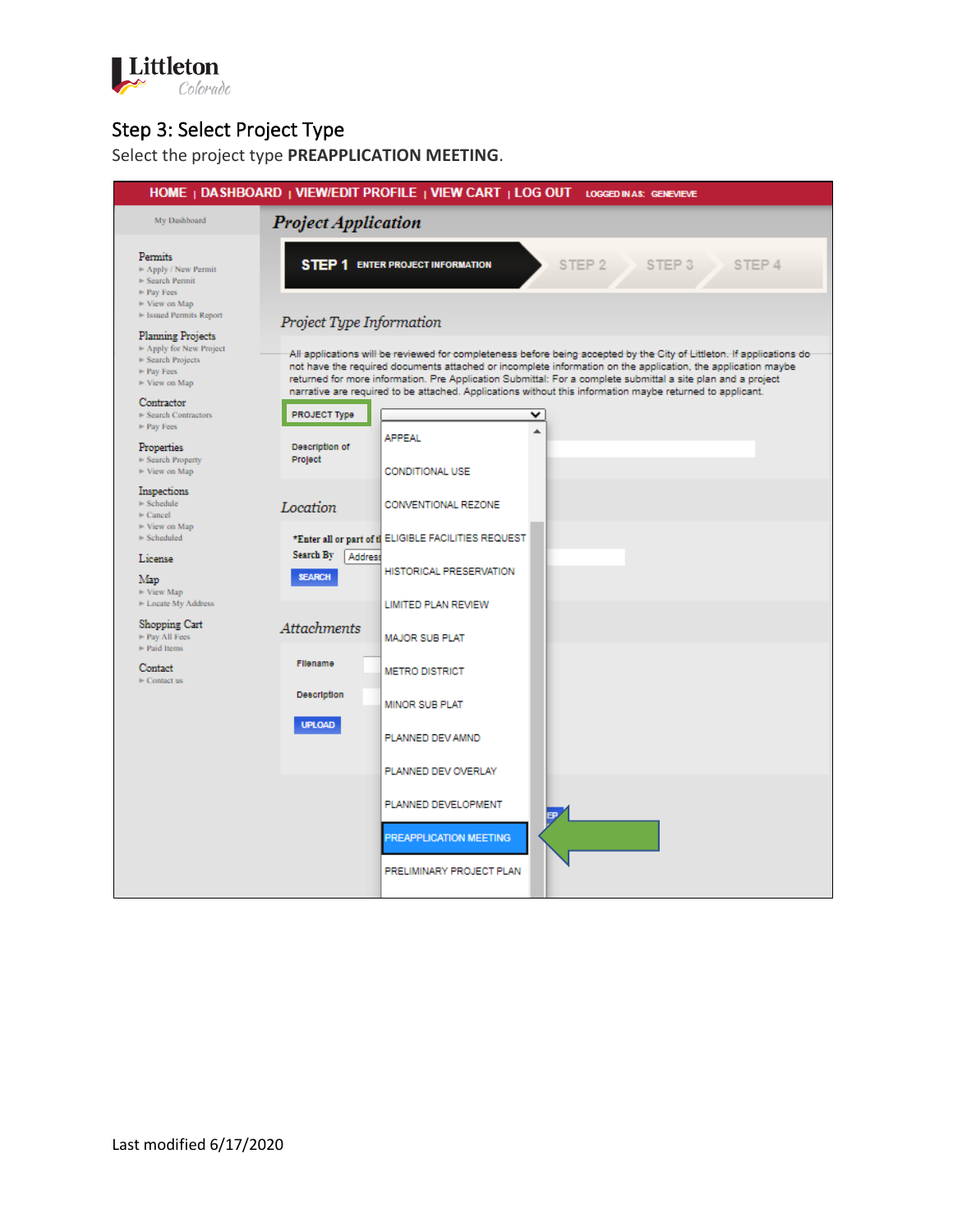

## Step 4: Enter Additional Information

| Additional Information                       |   |  |
|----------------------------------------------|---|--|
| -                                            |   |  |
| <b>ADDITIONAL INFO</b>                       |   |  |
| *OWNER AUTHORIZATION:<br><b>CURRENT USE:</b> | ⌄ |  |
|                                              |   |  |
| PROPOSED USE:                                |   |  |
| <b>GROSS FLOOR AREA:</b>                     |   |  |
| SITE AREA (ACRES)::                          |   |  |
| <b>CURRENT ZONING:</b>                       |   |  |
| PROPOSED ZONING:                             |   |  |
| <b>EXIST DWELLING UNIT/ACRE:</b>             |   |  |
| <b>EXIST. BUILDING SQ.FT.:</b>               |   |  |
| PROP BUILDING \$Q.FT.:                       |   |  |
| <b>NUMBER OF DWELLING UNITS:</b>             |   |  |
|                                              |   |  |

Enter in all known and applicable information for your project.

## Step 5: Selecting the Address

Projects must be linked to a valid Littleton parcel or address. If your address or parcel number is not found, please make sure that you are using the correct address format. For directional streets please use W instead of West and there is no abbreviation. You can also just enter in the address numbers to find like results and select the address or parcel number from the list.

|                      | *Enter all or part of the address and press search |   |              |   |
|----------------------|----------------------------------------------------|---|--------------|---|
| <b>Search By</b>     | Address                                            | v | 2255 w berry |   |
| <b>SEARCH</b>        |                                                    |   |              |   |
| Select address below |                                                    |   |              |   |
|                      | 2255 W BERRY AVE - PARCEL                          |   |              |   |
|                      |                                                    |   |              | ۰ |
|                      |                                                    |   |              |   |
|                      |                                                    |   |              |   |
|                      |                                                    |   |              |   |

**Note:** If the address does not populate, verify that your address is correct and within the city limits of Littleton. All addresses can be verified using our online [Address Wizard.](https://www.littletongov.org/my-littleton/map-gallery/address-wizard)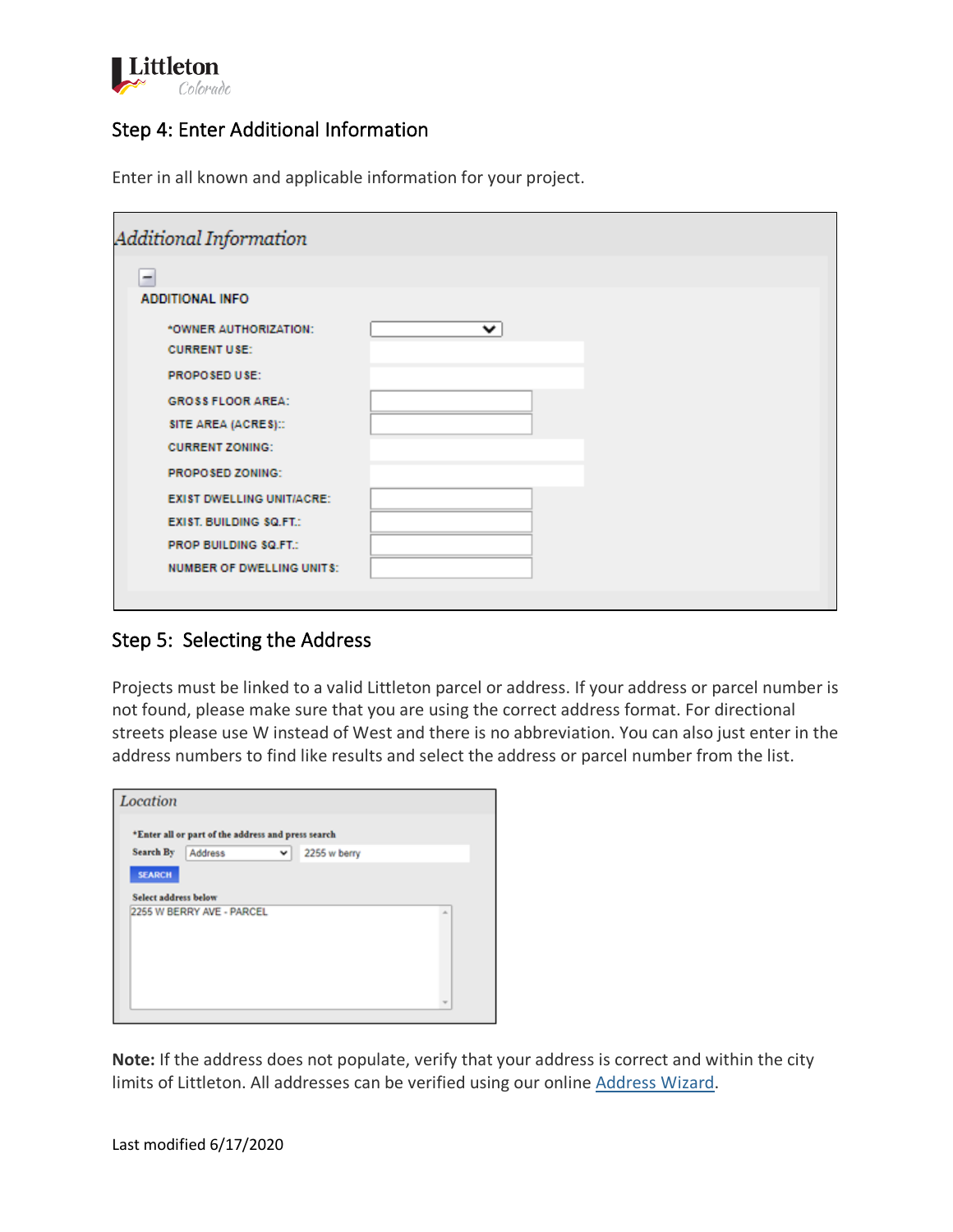

#### Step 6: Attaching Documentation

Pre-application meetings require a Letter of Intent detailing the project narrative and a Site or Sketch Plan:

Required for a pre-application meeting:

- 1. Detailed Letter of Intent detailing the project narrative
- 2. Site Plan/Rough sketch of proposed project (does not need to be professionally made, but the more detail the better)
- Adobe: PDF
- Word: DOC, DOCX
- Excel: XLS, XLSX
- Image File: JPG, JPEG, PNG

| Attachments        |               |                  |  |
|--------------------|---------------|------------------|--|
| Filename           |               | Select           |  |
| <b>Description</b> |               |                  |  |
| <b>UPLOAD</b>      |               |                  |  |
|                    |               |                  |  |
|                    | <b>CANCEL</b> | <b>NEXT STEP</b> |  |

Select the attachments to add to your application

| This PC > Documents > 0 presentation > Application Documents<br>$\,$                                                                                                                                                                                                                                                                                                    | $\sim$ 0     | Search Application Documents P |                                            |
|-------------------------------------------------------------------------------------------------------------------------------------------------------------------------------------------------------------------------------------------------------------------------------------------------------------------------------------------------------------------------|--------------|--------------------------------|--------------------------------------------|
| New folder<br>ze ▼                                                                                                                                                                                                                                                                                                                                                      |              | $\blacksquare$                 | $\blacksquare$<br>$\overline{\phantom{a}}$ |
| 4_Comp_Plannir<br><b>PDF</b><br><b>PDF</b><br>5_Project Manag<br>nspections<br>Large Files<br>Lead Mapping P<br>Letter of Intent -<br>Site Plan -<br>2020-06-08<br>2020-06-08<br>Littleton Photos<br><b>Microsoft Teams</b><br><b>MLA Drafts</b><br>Photo to Share<br><b>Noodspring Suit</b><br>iis PC<br><b>3D Objects</b><br>Desktop<br>Documents<br><b>Downloads</b> |              |                                |                                            |
| File name: Applicant Response - 2020-06-08                                                                                                                                                                                                                                                                                                                              | $\checkmark$ | <b>All Files</b><br>Open       | $\checkmark$<br>Cancel                     |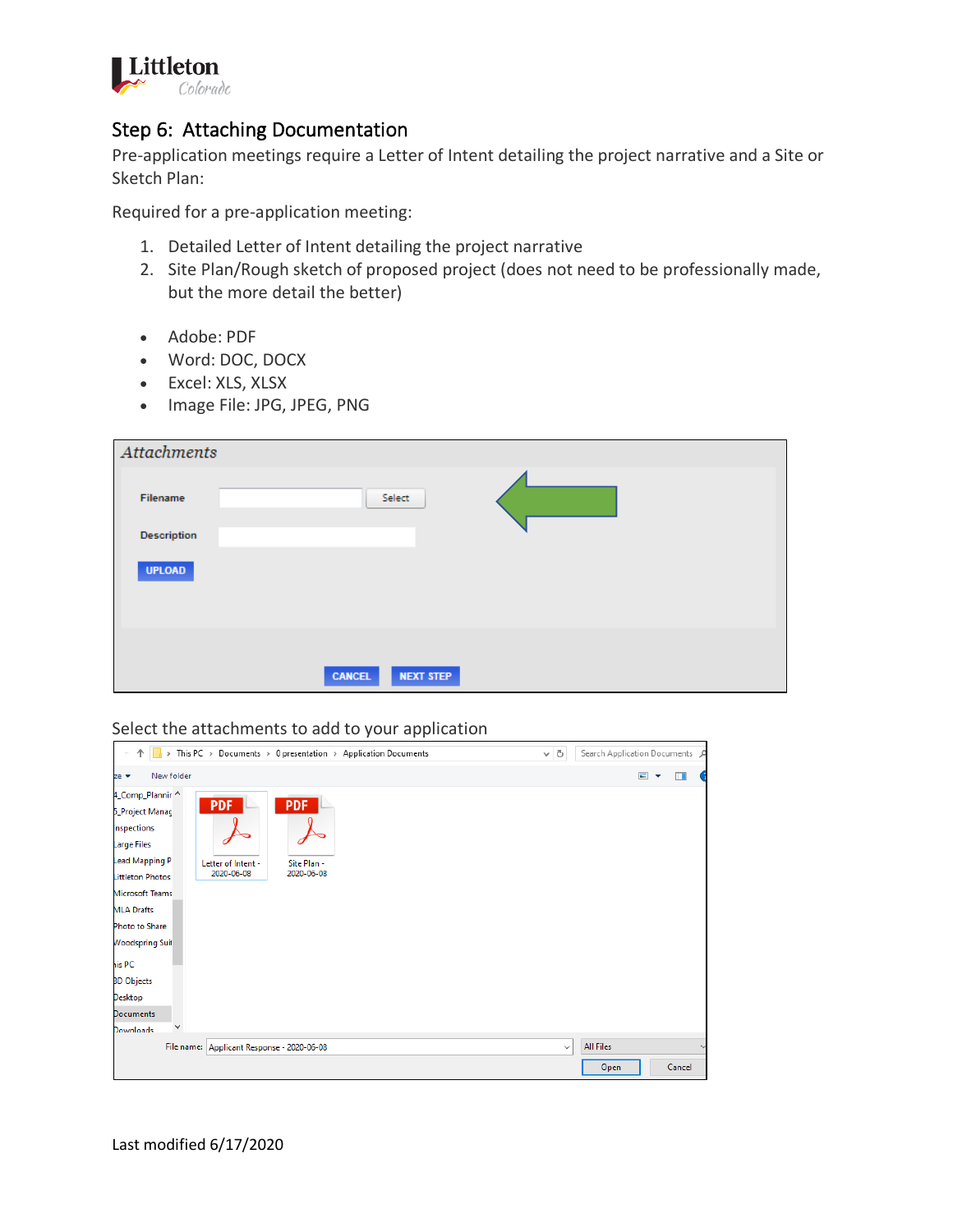

| Add a Description of the document to upload and click UPLOAD |  |  |  |
|--------------------------------------------------------------|--|--|--|
|--------------------------------------------------------------|--|--|--|

| <b>Attachments</b>                                                                                                                 |  |
|------------------------------------------------------------------------------------------------------------------------------------|--|
| Select<br><b>Filename</b><br>Site Plan - 2020-06-08.pdf $\times$ Remove                                                            |  |
| Letter of Intent - 2020-06-08.pdf x Remove                                                                                         |  |
| Letter of Intent - 2020-06-08.pdf<br>Description: Project narrative<br>Site Plan - 2020-06-08.pdf<br>Description:<br><b>UPLOAD</b> |  |

Read and Accept Upload disclaimer

| <b>Disclaimer</b>                                                            |   |
|------------------------------------------------------------------------------|---|
| Your attachments have been uploaded. They will be reviewed for completeness. | ۸ |
|                                                                              |   |
|                                                                              |   |
|                                                                              |   |
|                                                                              |   |
|                                                                              |   |
|                                                                              |   |
|                                                                              |   |
|                                                                              |   |
|                                                                              |   |
|                                                                              |   |
|                                                                              |   |
|                                                                              |   |
|                                                                              |   |
|                                                                              |   |
|                                                                              |   |
|                                                                              |   |
| <b>ACCEPT</b><br><b>CANCEL</b>                                               |   |
| DETECT<br>miename                                                            |   |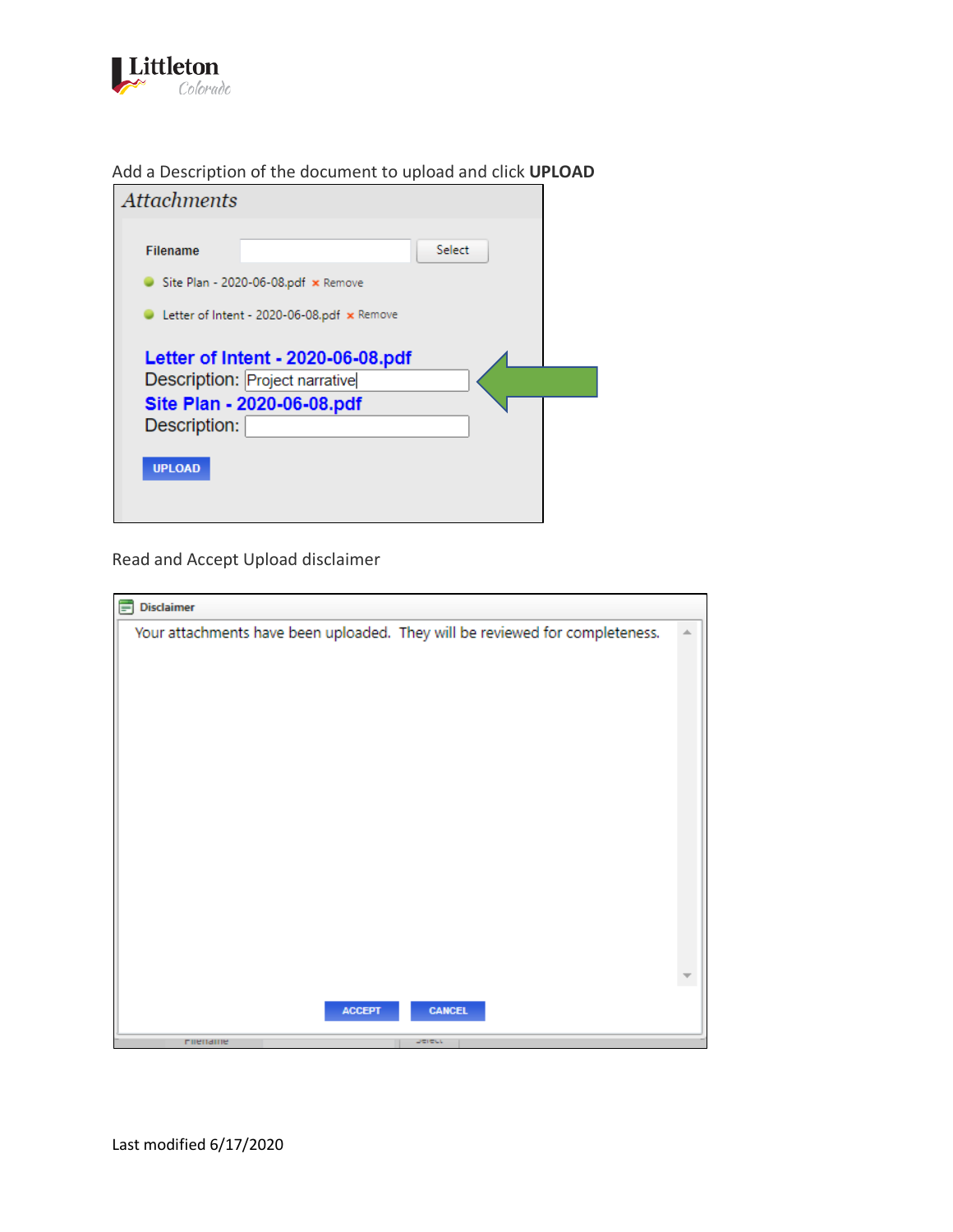

#### Step 7: Project Contacts

After clicking on **NEXT STEP**, you will enter in the contacts on the project. Most of this information will be already completed based on your information on the City of Littleton's eTRAKiT profile. Any fields that have an asterisks (\*) is a required field and you will not be able to move forward until it is added. Click **NEXT STEP** to proceed in the process.

| HOME   DASHBOARD   VIEW/EDIT PROFILE   VIEW CART   LOG OUT LOGGED IN AS: GENEVIEVE                                                                            |                   |                                                                                             |                                          |                             |
|---------------------------------------------------------------------------------------------------------------------------------------------------------------|-------------------|---------------------------------------------------------------------------------------------|------------------------------------------|-----------------------------|
| <b>Project Application</b><br>My Dashboard                                                                                                                    |                   |                                                                                             |                                          |                             |
| Permits<br>- Apply / New Permit<br>- Search Permit<br>$\blacktriangleright$ Pay Fees<br>- View on Map<br>1- Issued Permits Report<br><b>Planning Projects</b> | STEP <sub>1</sub> | <b>STEP 2 ENTER CONTACT INFORMATION</b><br>Application for a PREAPPLICATION MEETING Project |                                          | STEP <sub>3</sub><br>STEP 4 |
| - Apply for New Project<br>- Search Projects<br>- Pay Fees                                                                                                    |                   | <b>Applicant Information</b>                                                                |                                          |                             |
| - View on Map<br>Contractor                                                                                                                                   | *Name             | John Smith                                                                                  | *Phone                                   | (720) 000-0000              |
| Search Contractors<br>- Pay Fees                                                                                                                              | *Address<br>*City | 2255 W. Berry Ave<br>Littleton                                                              | *Emsil Address                           | johnsmith@company.com       |
| Properties<br>- Search Property<br>$\blacktriangleright$ View on Map                                                                                          | *State            | CO                                                                                          | *Zip                                     | 8012<br>۰                   |
| Inspections<br>$-$ Schedule<br>$\triangleright$ Cancel                                                                                                        | Owner Information |                                                                                             |                                          |                             |
| - View on Map<br>- Scheduled                                                                                                                                  | *Name             | <b>LITTLETON CITY OF</b>                                                                    | *Phone                                   | (303) 000-0000              |
| License<br>Map                                                                                                                                                | *Address          | 2255 W BERRY AVE                                                                            | *Email Address                           |                             |
| - View Map<br>- Locate My Address                                                                                                                             | *City<br>* State  | <b>LITTLETON</b><br>CO                                                                      | *ZIp                                     | 8016                        |
| Shopping Cart<br>Pay All Fees<br>Paid Items                                                                                                                   |                   |                                                                                             |                                          |                             |
| Contact<br>$\vdash$ Contact us                                                                                                                                |                   | <b>CANCEL</b>                                                                               | <b>PREVIOUS STEP</b><br><b>NEXT STEP</b> |                             |
|                                                                                                                                                               |                   |                                                                                             |                                          |                             |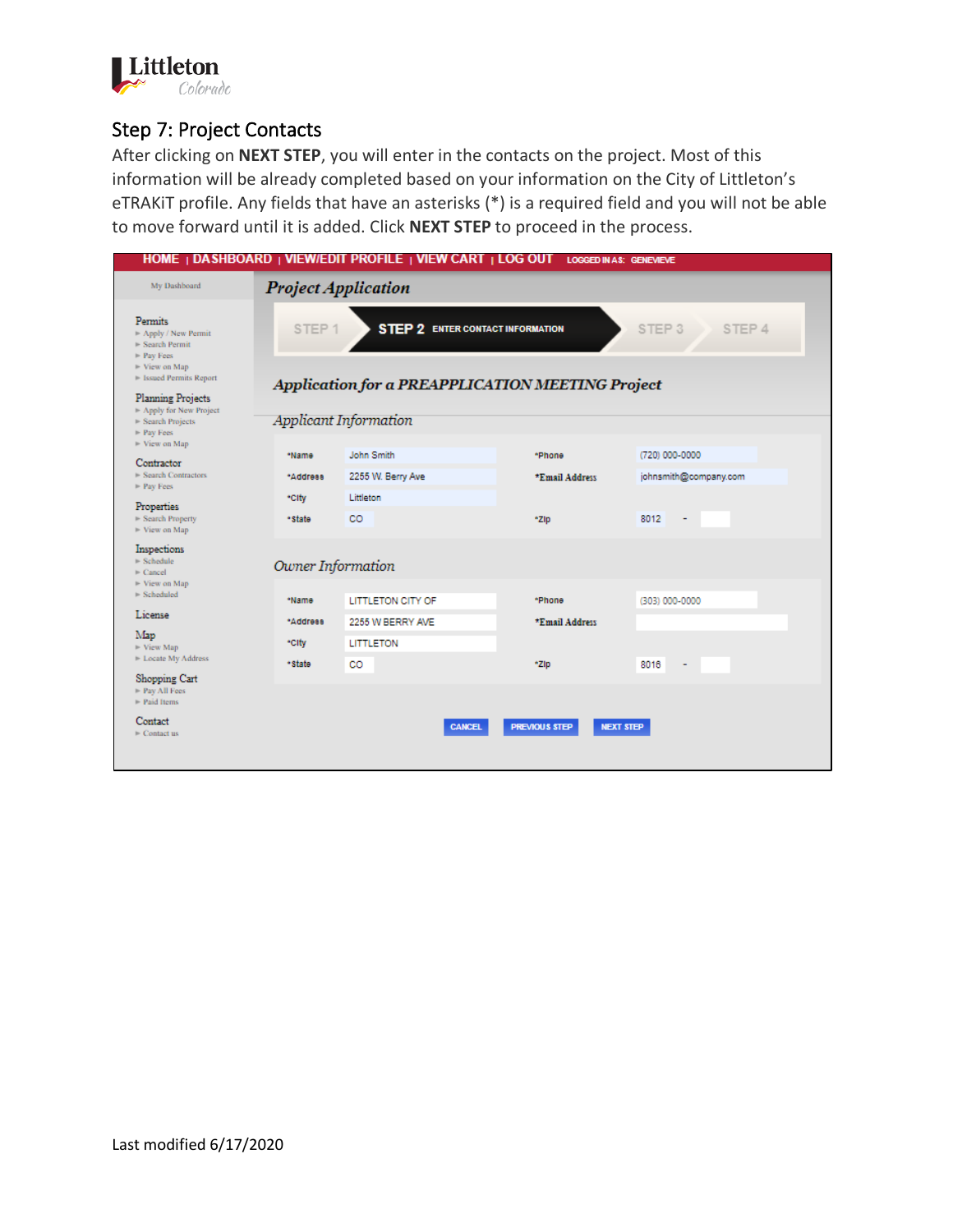

#### Step 8: Submitting Application

After clicking **NEXT STEP**, you will be able to review and make edits to the meeting request if needed. When done with those edits, click **NEXT STEP** again and your meeting request will be submitted.

| Application for a PREAPPLICATION MEETING Project<br>Review the information below prior to submitting the application           |                                        |                                                                                        |
|--------------------------------------------------------------------------------------------------------------------------------|----------------------------------------|----------------------------------------------------------------------------------------|
| <b>Project Information</b>                                                                                                     | <b>EDIT</b>                            | Location<br><b>EDIT</b>                                                                |
| PREAPPLICATION MEETING<br><b>Type</b><br><b>Subtype</b><br><b>Description</b><br>How to apply for a Pre-Application<br>Meeting |                                        | 2255 W BERRY AVE<br>LITTLETON, CO 80165 LITTLETON CENTER SUB                           |
| Contacts                                                                                                                       | <b>EDIT</b>                            | Fee Information                                                                        |
| <b>Applicant Information</b>                                                                                                   |                                        | \$0.00<br><b>Total Fees</b>                                                            |
| Your Name Here                                                                                                                 | (303) 795-3778                         |                                                                                        |
| 2255 W. Berry Ave.                                                                                                             | konsager@littletongov.org              |                                                                                        |
| Littleton, CO 80120                                                                                                            |                                        | <b>Attachments</b>                                                                     |
| <b>Owner Information</b>                                                                                                       |                                        | <b>Attachments:</b>                                                                    |
| <b>LITTLETON CITY OF</b>                                                                                                       | (303) 795-3778                         | Site Plan - 2020-06-08.pdf not                                                         |
| 2255 W. Berry Ave.                                                                                                             | konsager@littletongov.org              | found.<br><b>DELETE</b>                                                                |
| Littleton, CO 80120<br><b>Architect Information</b><br><b>Architect Name</b>                                                   |                                        | Letter of Intent - 2020-06-<br>08.pdf not found.<br><b>DELETE</b><br>Project narrative |
|                                                                                                                                |                                        | Here<br>To upload additional attachments click                                         |
| <b>Civil Engineer Information</b>                                                                                              |                                        |                                                                                        |
| Civil Engineer Name                                                                                                            |                                        |                                                                                        |
|                                                                                                                                | <b>Landscape Architect Information</b> |                                                                                        |
|                                                                                                                                | <b>CANCEL</b>                          | <b>PREVIOUS STEP</b><br><b>NEXT STEP</b>                                               |